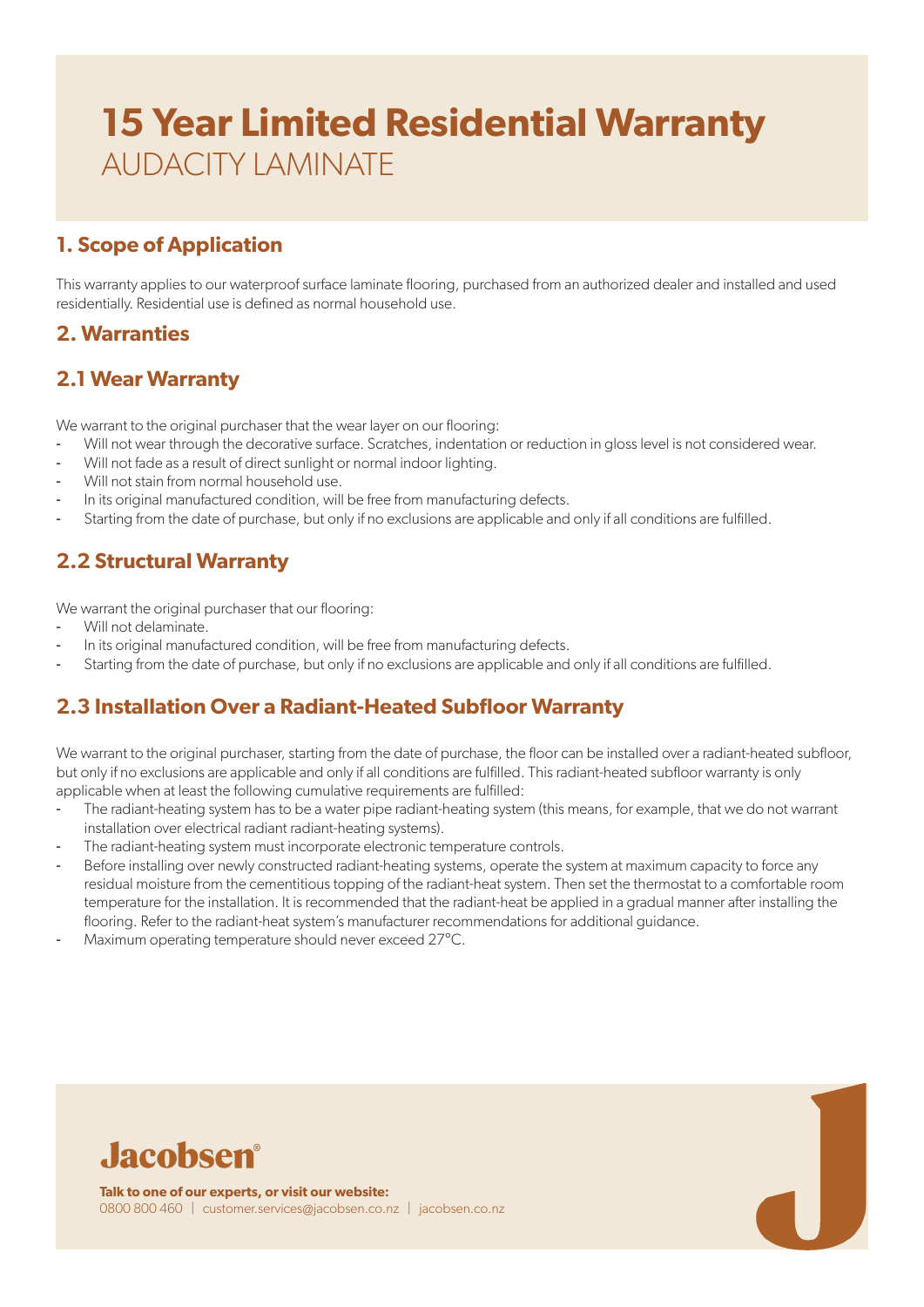## **3. Pet Warranty**

We warrant that the floor will resist staining cause by pet (domestic cat or dog) stains, including urine, faeces, and vomit. Stain resistance means the ability of your floor to resist (i.e. minimise or withstand) permanent stains for the warranty period. However, accidents should be cleaned up immediately (within 24 hours), as the longer they sit, the more difficult they will be to remove. Any damage to the subfloor and/or surrounding structure caused by pets is not covered by this warranty.

#### **4. Limited Residential Waterproof Surface Flooring Warranty**

This warranty is only for Residential Use. When properly installed, the floor will not be damaged by topical, localised spills resulting from normal household use, such as wet shoes, liquid spills, dripping while exiting a bathtub or shower, provided they are removed within 72 hours. Flooding is NOT covered by the warranty, which means standing water must be avoided at all times.

The waterproof flooring system will resist moisture damage under normal use.

## **5. Exclusions and Conditions**

- Damage arising by not following relevant installation, care, maintenance and use instructions of the present warranty and the installation instructions provided.
- Damage arising from improper installation (for example, installation on an unlevelled subfloor and installation when there is not sufficient perimeter expansion zone), improper care, improper maintenance or improper use.
- Damage arising because the flooring is exposed to extreme cold (below 15°C) or extreme heat (above 35°C).
- Damage caused by exposure to excessive moisture (for example excessive moisture in a concrete slab, excessive moisture from the hydrostatic pressure, flooding, standing water, water underneath the flooring, excessive moisture as a result of malfunctioning appliances such as dishwashers, ice makers, refridgerators, sinks, pipes).
- Damage caused by normal household spills which are not removed within 72 hours.
- Normal wear and tear of the flooring.
- Normal changes in colour, gloss, grain pattern and tone (this is normal for flooring as it ages).
- Damage arising because the flooring is installed in an outdoor area, a solarium, a porch, a garage or areas similar to all of these.
- Damage arising because the flooring is not used under normal conditions.
- Damage arising from accidents, abuse, misuse, or the use of strong chemicals.
- Damage caused by an act of God (for example a natural disaster).
- Damage caused by vacuum cleaner beater bars or hard plastics, or metal castor wheels.
- Differences in aspect, colour, gloss, grain pattern and tone with the reference flooring sample in, for example, the store or showroom.
- Flooring that has been damaged or neglected during transporation.
- Scratches, marks, stains and other damage caused by exposure to "abrasives" such as pebbles, grit, sand, high heeled shoes, furniture, etc.
- Indentations.
- Damage to click joints or indentation due to heavy rolling loads.
- Damage of planks coming apart at the seams because they have been engaged/disengaged more than 3 times.
- Damage caused by the collections of dirt and moisture at entrances due to the lack of interior or exterior doormats.
- Damage caused by shoes having heeltaps or sharp objects protruding from the sole such as rocks, exposed nails and gravel.
- Damage caused by walking on with spike, or stiletto, heeled shoes.



**Talk to one of our experts, or visit our website:** 0800 800 460 | customer.services@jacobsen.co.nz | jacobsen.co.nz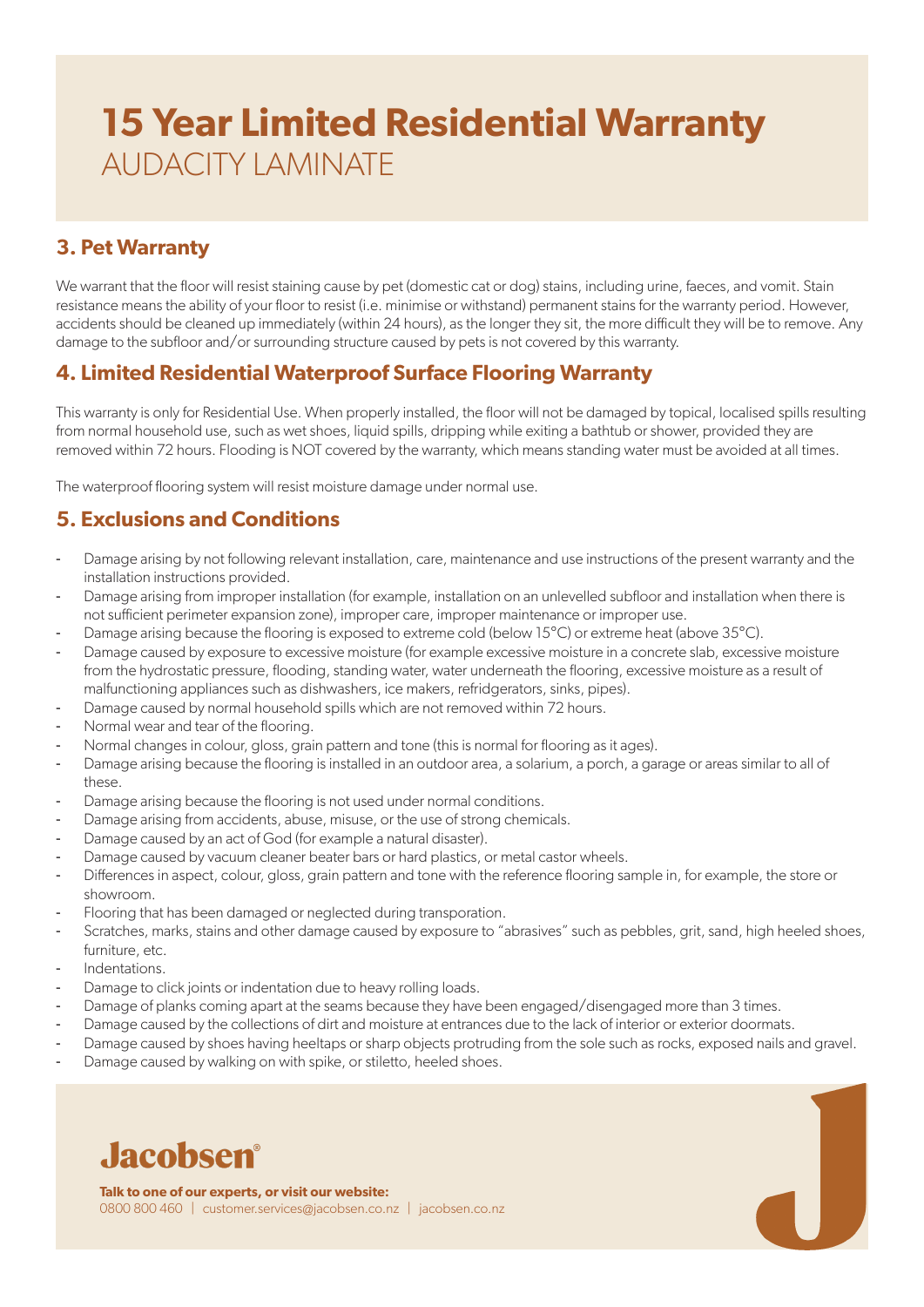- Damage caused by sliding or rolling heavy objects on the floor. A solid protective covering must be laid (must use at least 6.35mm hard board) on your floor and gently 'walk' the item across it. Carpet or cardboard is not adequate to prevent surface indentation or roller marks from occurring or scratches to the floor.
- Damage caused by non-compliant castors on furniture. Barrel-type castor wheels or wide, flat glides are best for protecting the floor. For areas with rolling chairs (e.g. desk area), ensure a protective mat is used under the chair.
- Damage caused by hard, narrow, furniture rollers. They must be replaced with wide rubber rollers.

This warranty is valid only to the original purchaser. It is not transferable and only applicable to the first installation of the flooring. The affected area must be visible and cover an area bigger than 25 m². This warranty does not apply to any products designated as B grade, cabin grades, closeouts, seconds, factory special, non-standard items and flooring sold "as is".

It is the responsibility of the purchaser and the installer, whether they are professionals or a do-it-yourselves, to inspect all flooring and flooring accessories before installation. If, during inspection, the purchaser or the installer knows/discovers or can reasonably be supposed to know/discover (for example, when the default is visible), that the flooring has a visible manufacturing issue,do not install the flooring. Please immediately contact the retailerfrom which the flooring was purchased. No claims will be accepted for flooring of which the purchaser or installer knew/discovered or can reasonably be supposed to have known/discovered, that there was something wrong with it. In such case, we only warrant the part of the flooring which has not been installed yet.

We do not allow or authorise any other person or entity to alter the obligations and limitations in this warranty. This warranty is the complete and exclusive expression of our warranty and is in lieu of all other express and/or statutory warranties. Any implied warranties, including but not limited to the implied warranties, merchantability and fitness for a particular purpose are limited to this express warranty. However, some jurisdictions do not allow exclusion or limitation on how an implied warranty lasts, so the above limitation or exclusion may not apply to you.

We expressly exclude and will not pay consequential or incidental damages under this warranty. By this we mean, for example, loss, expense, inconvenience or damages, other than to the flooring itself, that may result from a defect in the flooring. However, some jurisdictions do not allow exclusion or limitation of incidental or consequential damages, so the above limitation or exclusion may not apply to you.

We reserve the right to inspect the flooring and to remove samples for additional evaluation, if we consider this necessary. Any attempt to repair or replace the flooring without out consent will void this warranty.

The failure of either party to enforce any of the provisions of this warranty agreement shall not be construed as a waiver of such provision or a waiver of the right of any party thereafter to enforce each and every provision. This warranty gives you specific legal rights and you may also have other rights which vary from jurisdiction to jurisdiction. We will always respect these other rights.

No implied warranties extend beyond the term of this written warranty.